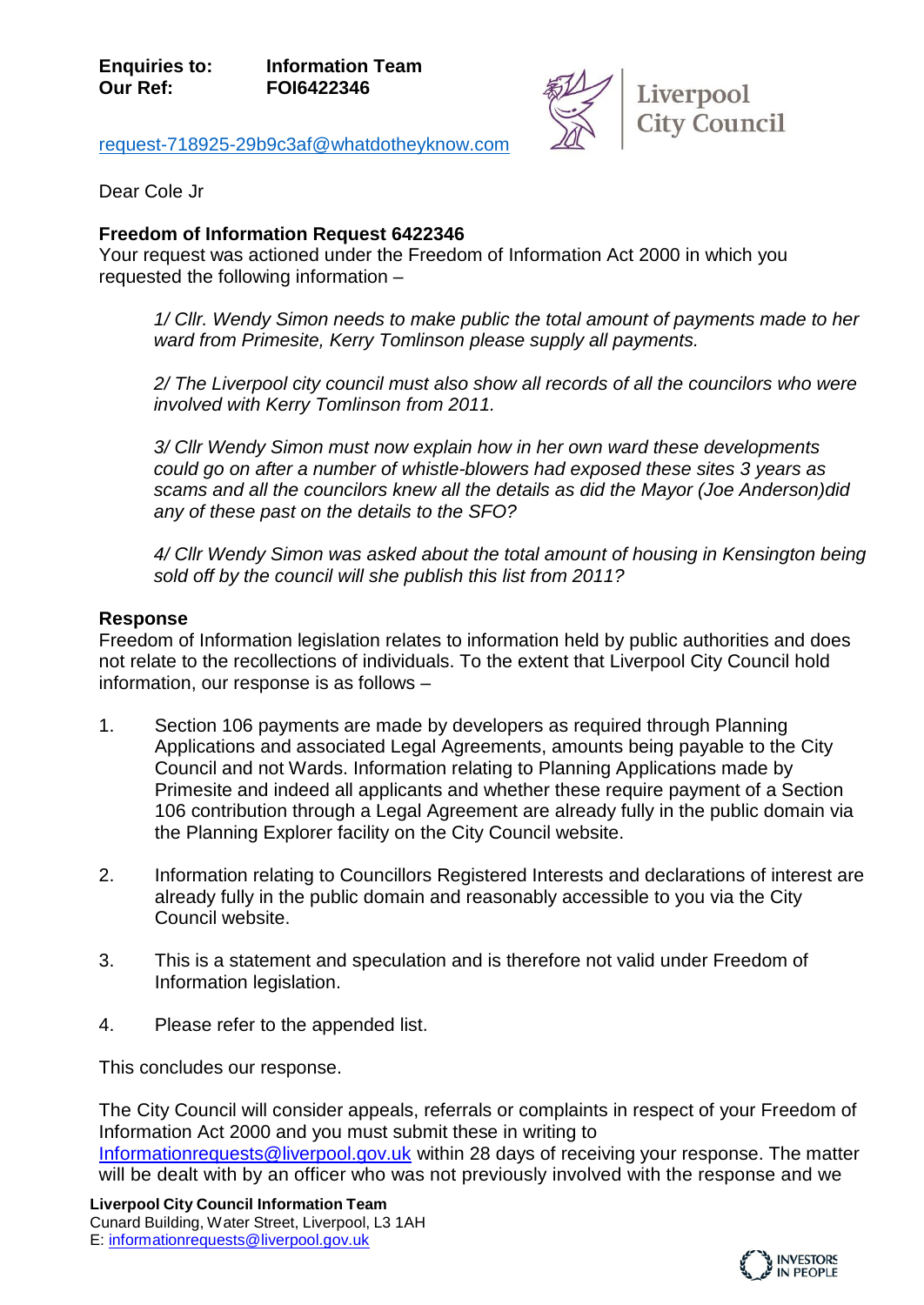will look to provide a response within 40 days.

If you remain dissatisfied you may also apply to the Information Commissioner for a decision about whether the request for information has been dealt with in accordance with the Freedom of Information Act 2000. The Information Commissioner's website is [www.ico.gov.uk](http://www.ico.gov.uk/) and the postal address and telephone numbers are:- Information Commissioner's Office, Wycliffe House, Water Lane, Wilmslow, Cheshire SK9 5AF. Telephone: 0303-123-113. Email [–mail@ico.gsi.gov.uk](mailto:xxxx@xxx.xxx.xx) (they advise that their email is not secure)

Yours sincerely **Information Team**

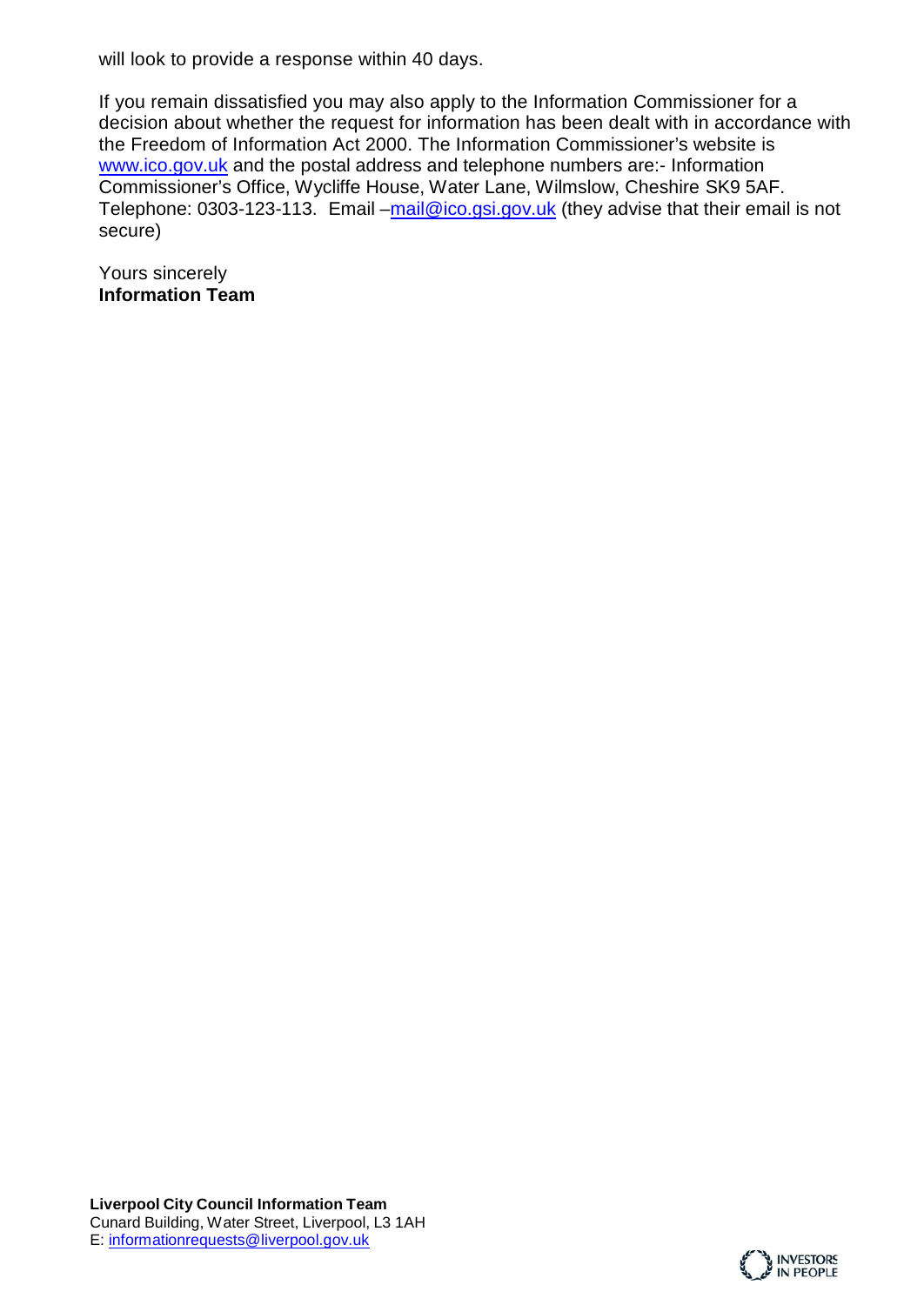| Tenure                      | Location Path Physical Address                                                                                                    | Ward                            |
|-----------------------------|-----------------------------------------------------------------------------------------------------------------------------------|---------------------------------|
| Freehold Sold (G)           | Coleridge Stree Coleridge Street - Land at Former 52-84, Coleridge Street, Liverpool, Merseyside, NO KENSINGTON AND FAIRFIELD     |                                 |
| Freehold Sold (G)           | Edge Lane, Fru Ad Site Edge Lane Fruit & Veg Site, Prescot Road, Liverpool, Merseyside                                            | <b>KENSINGTON AND FAIRFIELD</b> |
| Freehold Sold (G)           | Birchfield Road 33-51 46-70, Birchfield Road, 2-18 Lomond Road, 2-16 West Bank Road, 3-31 Gramp KENSINGTON AND FAIRFIELD          |                                 |
| Freehold In Possession (F)  | Cheviot Road, I Cheviot Road, Land (Former 2-6), Cheviot Road, Liverpool, Merseyside                                              | <b>KENSINGTON AND FAIRFIELD</b> |
| Freehold Sold (G)           | Brecon Street,   Brecon Street, Land (rear, adj. and front 12), Brecon Street, Liverpool, Merseyside, L6 KENSINGTON AND FAIRFIELD |                                 |
| Freehold Reversion Sold (N) | Boaler Street R Boaler Street, Liverpool, Merseyside, L6 9AE, NORTH                                                               | <b>KENSINGTON AND FAIRFIELD</b> |
| Freehold Reversion Sold (N) |                                                                                                                                   | <b>KENSINGTON AND FAIRFIELD</b> |
|                             | Phythian Comm 21 Hutchinson Walk, Liverpool, Merseyside, NORTH                                                                    |                                 |
| Freehold Reversion Sold (N) | Gregson Centre 40 Boaler Street, Liverpool, Merseyside, L6 9AE, NORTH                                                             | <b>KENSINGTON AND FAIRFIELD</b> |
| Freehold Sold (G)           | Halsbury Road, 65 Halsbury Road, Liverpool, Merseyside, NORTH                                                                     | <b>KENSINGTON AND FAIRFIELD</b> |
| Freehold Sold (G)           | Hampstead Roa 18 Hampstead Road, Liverpool, Merseyside, NORTH                                                                     | <b>KENSINGTON AND FAIRFIELD</b> |
| Freehold Sold (G)           | Prescot Road, 1281 Prescot Road, Liverpool, Merseyside, SOUTH                                                                     | <b>KENSINGTON AND FAIRFIELD</b> |
| Freehold Sold (G)           | Prescot Road, 1291 Prescot Road, Liverpool, Merseyside, SOUTH                                                                     | <b>KENSINGTON AND FAIRFIELD</b> |
| Freehold Sold (G)           | Prescot Road, 1299 Prescot Road, Liverpool, Merseyside, SOUTH                                                                     | <b>KENSINGTON AND FAIRFIELD</b> |
| Freehold Sold (G)           | Hawkins Street 32 Hawkins Street, Liverpool, Merseyside, NORTH                                                                    | <b>KENSINGTON AND FAIRFIELD</b> |
| Freehold Sold (G)           | Sutcliffe Street, 86 Sutcliffe Street, Liverpool, Merseyside, NORTH                                                               | <b>KENSINGTON AND FAIRFIELD</b> |
| Freehold Sold (G)           | Sutcliffe Street, 84 Sutcliffe Street, Liverpool, Merseyside, NORTH                                                               | <b>KENSINGTON AND FAIRFIELD</b> |
| Freehold Sold (G)           | Sutcliffe Street, 56 Sutcliffe Street, Liverpool, Merseyside, NORTH                                                               | <b>KENSINGTON AND FAIRFIELD</b> |
| Freehold Sold (G)           | Malvern Road, 55 Malvern Road, Liverpool, Merseyside, NORTH                                                                       | <b>KENSINGTON AND FAIRFIELD</b> |
| Freehold Sold (G)           | Sutcliffe Street, 7 Sutcliffe Street, Liverpool, Merseyside, NORTH                                                                | <b>KENSINGTON AND FAIRFIELD</b> |
| Freehold Sold (G)           | Sutcliffe Street, 5 Sutcliffe Street, Liverpool, Merseyside, NORTH                                                                | <b>KENSINGTON AND FAIRFIELD</b> |
| Freehold In Possession (F)  | Lomond Road, 17 Lomond Road, Liverpool, Merseyside, SOUTH                                                                         | <b>KENSINGTON AND FAIRFIELD</b> |
| Freehold Sold (G)           | Lorne Street, 6161 Lorne Street, Liverpool, Merseyside, SOUTH                                                                     | <b>KENSINGTON AND FAIRFIELD</b> |
| Freehold In Possession (F)  | Adderley Street 8 Adderley Street, Liverpool, Merseyside, SOUTH                                                                   | <b>KENSINGTON AND FAIRFIELD</b> |
| Freehold Reversion Sold (N) | Malvern Road, 30 Malvern Road, Liverpool, Merseyside                                                                              | <b>KENSINGTON AND FAIRFIELD</b> |
| Freehold Reversion Sold (N) | Edge Lane, 395 395 Edge Lane, Liverpool, Merseyside                                                                               | <b>KENSINGTON AND FAIRFIELD</b> |
| Freehold Reversion Sold (N) | George Harriso 4 George Harrison Close, Liverpool, Merseyside                                                                     | <b>KENSINGTON AND FAIRFIELD</b> |
| Freehold Reversion Sold (N) | Berwick Street, 60 Berwick Street, Liverpool, Merseyside                                                                          | <b>KENSINGTON AND FAIRFIELD</b> |
| Freehold Reversion Sold (N) | Balmoral Road, 13 Balmoral Road, Liverpool, Merseyside                                                                            | <b>KENSINGTON AND FAIRFIELD</b> |
| Freehold Reversion Sold (N) | Balmoral Road, 16 Balmoral Road, Liverpool, Merseyside                                                                            | <b>KENSINGTON AND FAIRFIELD</b> |
| Freehold Reversion Sold (N) | Balmoral Road, 23 Balmoral Road, Liverpool, Merseyside                                                                            | <b>KENSINGTON AND FAIRFIELD</b> |
| Freehold Reversion Sold (N) | Balmoral Road, 8 Balmoral Road, Liverpool, Merseyside                                                                             | <b>KENSINGTON AND FAIRFIELD</b> |
| Freehold Reversion Sold (N) | Botanic Place, 15 Botanic Place, Liverpool, Merseyside                                                                            | <b>KENSINGTON AND FAIRFIELD</b> |
|                             |                                                                                                                                   |                                 |
| Freehold Reversion Sold (N) | Bradfield Street 19 Bradfield Street, Liverpool, Merseyside                                                                       | <b>KENSINGTON AND FAIRFIELD</b> |
| Freehold Reversion Sold (N) | Cameron Stree 21 Cameron Street, Liverpool, Merseyside                                                                            | <b>KENSINGTON AND FAIRFIELD</b> |
| Freehold Reversion Sold (N) | Cameron Stree 39 Cameron Street, Liverpool, Merseyside                                                                            | <b>KENSINGTON AND FAIRFIELD</b> |
| Freehold Reversion Sold (N) | Cameron Stree 61 Cameron Street, Liverpool, Merseyside                                                                            | <b>KENSINGTON AND FAIRFIELD</b> |
| Freehold Reversion Sold (N) | Chiswell Street 5 Chiswell Street, Liverpool, Merseyside                                                                          | <b>KENSINGTON AND FAIRFIELD</b> |
| Freehold Reversion (R)      | Chiswell Street, 9 Chiswell Street, Liverpool, Merseyside                                                                         | <b>KENSINGTON AND FAIRFIELD</b> |
| Freehold Sold (G)           | Esher Road, 50 50 Esher Road, Liverpool, Merseyside                                                                               | <b>KENSINGTON AND FAIRFIELD</b> |
| Freehold Reversion (R)      | Frost Street, 14 14 Frost Street, Liverpool, Merseyside                                                                           | <b>KENSINGTON AND FAIRFIELD</b> |
| Freehold Reversion Sold (N) | Frost Street, 6/ 6 Frost Street, Liverpool, Merseyside                                                                            | KENSINGTON AND FAIRFIELD        |
| Freehold Sold (G)           | Hannan Road, 83 Hannan Road, Liverpool, Merseyside                                                                                | <b>KENSINGTON AND FAIRFIELD</b> |
| Freehold Reversion Sold (N) | Holt Road, 116/116 Holt Road, Liverpool, Merseyside                                                                               | <b>KENSINGTON AND FAIRFIELD</b> |
| Freehold Reversion Sold (N) | Holt Road, 80-8 80-80A Holt Road, Liverpool, Merseyside                                                                           | <b>KENSINGTON AND FAIRFIELD</b> |
| Freehold Reversion Sold (N) | Needham Road 41 Needham Road, Liverpool, Merseyside                                                                               | <b>KENSINGTON AND FAIRFIELD</b> |
| Freehold Sold (G)           | Prescot Drive, 20 Prescot Drive, Liverpool, Merseyside                                                                            | <b>KENSINGTON AND FAIRFIELD</b> |
| Freehold Reversion Sold (N) | Prescot Drive, 44 Prescot Drive, Liverpool, Merseyside                                                                            | <b>KENSINGTON AND FAIRFIELD</b> |
| Freehold Reversion Sold (N) | Rufford Road, 220 Rufford Road, Liverpool, Merseyside                                                                             | <b>KENSINGTON AND FAIRFIELD</b> |
| Freehold Reversion Sold (N) | Rufford Road, 449 Rufford Road, Liverpool, Merseyside                                                                             | KENSINGTON AND FAIRFIELD        |
| Freehold Reversion Sold (N) | Berwick Close, 12 Berwick Close, Liverpool, Merseyside                                                                            | <b>KENSINGTON AND FAIRFIELD</b> |
| Freehold Reversion Sold (N) | Anglezark Clos 6 Anglezark Close, Liverpool, Merseyside                                                                           | KENSINGTON AND FAIRFIELD        |
| Freehold Reversion Sold (N) | Needham Road 47 Needham Road, Liverpool, Merseyside                                                                               | <b>KENSINGTON AND FAIRFIELD</b> |
| Freehold Reversion Sold (N) | Cavern Court, 11-8 Cavern Court, Liverpool, Merseyside                                                                            | <b>KENSINGTON AND FAIRFIELD</b> |
| Freehold Reversion Sold (N) | Botanic Place, 125 Botanic Place, Liverpool, Merseyside                                                                           | <b>KENSINGTON AND FAIRFIELD</b> |
| Freehold Reversion Sold (N) | Botanic Place, 27 Botanic Place, Liverpool, Merseyside                                                                            | KENSINGTON AND FAIRFIELD        |
| Freehold Reversion Sold (N) | Cameron Stree 25 Cameron Street, Liverpool, Merseyside                                                                            | <b>KENSINGTON AND FAIRFIELD</b> |
| Freehold Reversion Sold (N) | Cameron Stree 27 Cameron Street, Liverpool, Merseyside                                                                            | <b>KENSINGTON AND FAIRFIELD</b> |
| Freehold Sold (G)           | Cliff Street, 5/. (5 Cliff Street, Liverpool, Merseyside                                                                          | <b>KENSINGTON AND FAIRFIELD</b> |
| Freehold Reversion Sold (N) | Deane Road, 6 68 Deane Road, Liverpool, Merseyside                                                                                | <b>KENSINGTON AND FAIRFIELD</b> |
| Freehold Reversion Sold (N) | Deane Road, 7172 Deane Road, Liverpool, Merseyside                                                                                | KENSINGTON AND FAIRFIELD        |
| Freehold Reversion Sold (N) | Holt Road, 74/. 74 Holt Road, Liverpool, Merseyside                                                                               | KENSINGTON AND FAIRFIELD        |
| Freehold Sold (G)           | Ling Street, 65 65 Ling Street, Liverpool, Merseyside                                                                             | <b>KENSINGTON AND FAIRFIELD</b> |
| Freehold Reversion Sold (N) | Odsey Street, 1 1 Odsey Street, Liverpool, Merseyside                                                                             | KENSINGTON AND FAIRFIELD        |
|                             |                                                                                                                                   |                                 |
| Freehold Reversion Sold (N) | Prescot Drive, 18 Prescot Drive, Liverpool, Merseyside                                                                            | KENSINGTON AND FAIRFIELD        |
| Freehold Reversion Sold (N) | Redgrave Stree 10 Redgrave Street, Liverpool, Merseyside                                                                          | <b>KENSINGTON AND FAIRFIELD</b> |
| Freehold Reversion Sold (N) | Ridley Road, 13 13 Ridley Road, Liverpool, Merseyside                                                                             | <b>KENSINGTON AND FAIRFIELD</b> |
| Freehold Sold (G)           | Rufford Road, 117 Rufford Road, Liverpool, Merseyside                                                                             | KENSINGTON AND FAIRFIELD        |
| Freehold Reversion Sold (N) | Rufford Road, 118 Rufford Road, Liverpool, Merseyside                                                                             | <b>KENSINGTON AND FAIRFIELD</b> |
| Freehold Reversion Sold (N) | Rufford Road, 22 Rufford Road, Liverpool, Merseyside                                                                              | KENSINGTON AND FAIRFIELD        |
| Freehold Reversion Sold (N) | Rufford Road, 550 Rufford Road, Liverpool, Merseyside                                                                             | KENSINGTON AND FAIRFIELD        |
| Freehold Reversion Sold (N) | Phythian Close 16 Phythian Close, Liverpool, Merseyside                                                                           | KENSINGTON AND FAIRFIELD        |
| Freehold Reversion Sold (N) | Tweed Close, 55 Tweed Close, Liverpool, Merseyside                                                                                | KENSINGTON AND FAIRFIELD        |
| Freehold Reversion Sold (N) | Tweed Close, 1 10 Tweed Close, Liverpool, Merseyside                                                                              | KENSINGTON AND FAIRFIELD        |
| Freehold Reversion Sold (N) | Berwick Close, 5 Berwick Close, Liverpool, Merseyside                                                                             | KENSINGTON AND FAIRFIELD        |
| Freehold Reversion Sold (N) | Berwick Close, 14 Berwick Close, Liverpool, Merseyside                                                                            | KENSINGTON AND FAIRFIELD        |
| Freehold Reversion Sold (N) | Berwick Close, 15 Berwick Close, Liverpool, Merseyside                                                                            | KENSINGTON AND FAIRFIELD        |
| Freehold Reversion Sold (N) | Balmoral Road, 84 Balmoral Road, Liverpool, Merseyside                                                                            | KENSINGTON AND FAIRFIELD        |
| Freehold Reversion Sold (N) | Epstein Court, 1-6 Epstein Court, Liverpool, Merseyside                                                                           | KENSINGTON AND FAIRFIELD        |
| Freehold Reversion Sold (N) | Berwick Street, 40 Berwick Street, Liverpool, Merseyside                                                                          | KENSINGTON AND FAIRFIELD        |